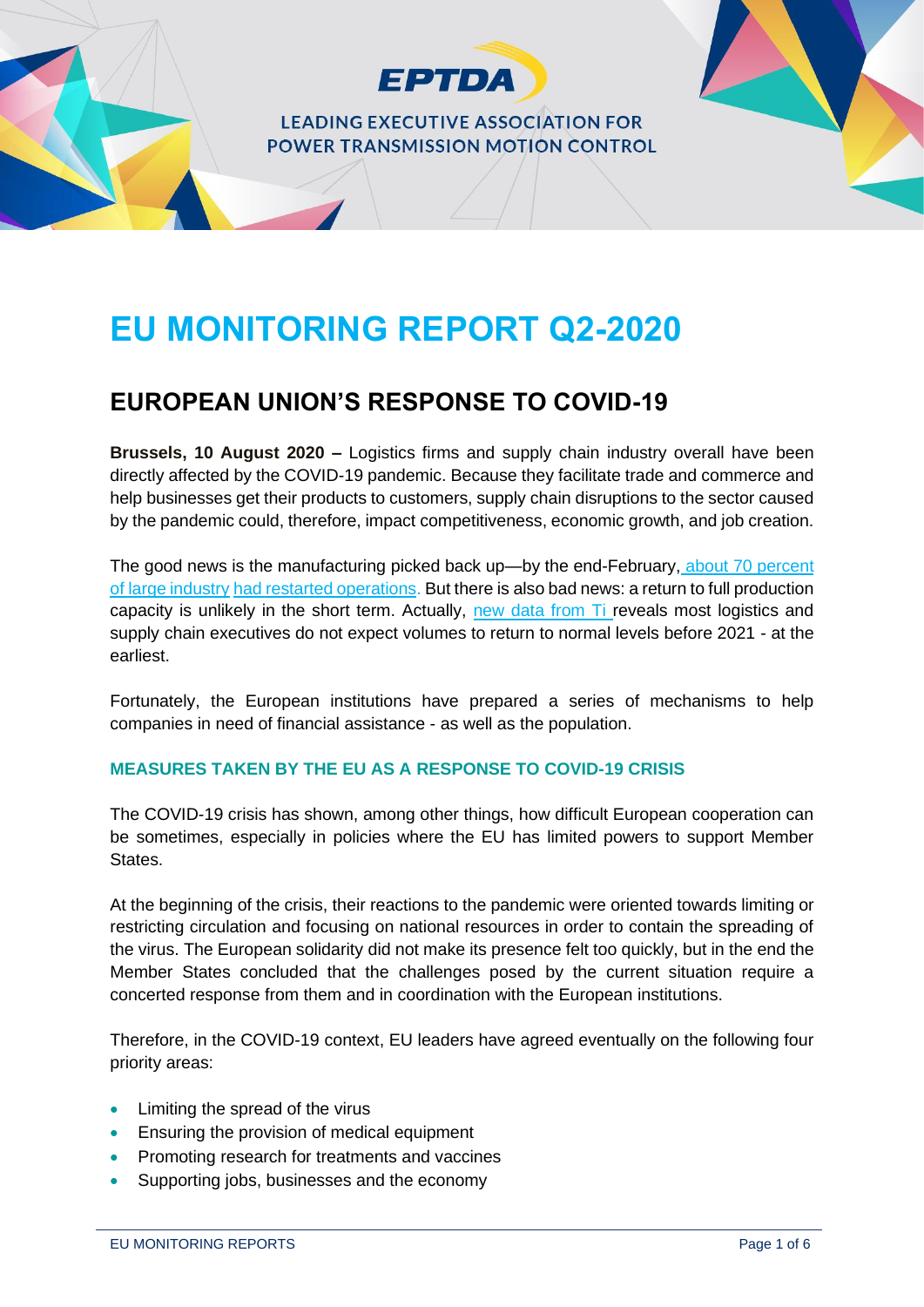

These priorities were agreed on by EU leaders in March 2020 to guide the EU's emergency response to the COVID-19 pandemic.

#### **1. Measures taken for limiting the spread of the virus**

The EU has been working together with its member states to contain the spread of the virus and support national healthcare systems to respond to the COVID-19 pandemic, such as:

• Temporary closure of EU's external border: restriction of non-essential travel to the EU

To slow down the transmission of the virus, on 17 March 2020, EU leaders agreed on a coordinated temporary restriction of non-essential travel to the EU that is enforced until 30 June 2020. The travel of European citizens outside the EU is also discouraged.

From 1 July 2020, member states started lifting travel restrictions for residents of some third countries. The list of countries for which member states should gradually lift travel restrictions at the external borders was updated on 16 July 2020 and is available [here.](https://www.consilium.europa.eu/en/press/press-releases/2020/07/16/council-updates-the-list-of-countries-for-which-member-states-should-gradually-lift-travel-restrictions-at-the-external-borders/)

• Border management: introduction of `green lanes` for essential goods

To ensure that EU-wide supply chains continue to operate, The European Commission says that [the green lane border crossings](https://ec.europa.eu/transport/sites/transport/files/legislation/2020-03-23-communication-green-lanes_en.pdf) should be open to all freight vehicles, whatever goods they are carrying. Crossing the border, including any checks and health screening, should not take more than 15 minutes.

• Risk assessment for EU population - it is conducted by the European Center for Disease Control (ECDC) [and published periodically](https://www.ecdc.europa.eu/en/current-risk-assessment-novel-coronavirus-situation)

This report updates daily the European people regarding the evolution of the number of coronavirus-related cases, deaths and other sensible information on the matter.

• Weekly coordination between EU, experts and member states through Integrated Political Crisis Response (IPCR)

The IPCR arrangements reinforce the European Union's ability to take rapid decisions when facing major crises requiring a response at EU political level.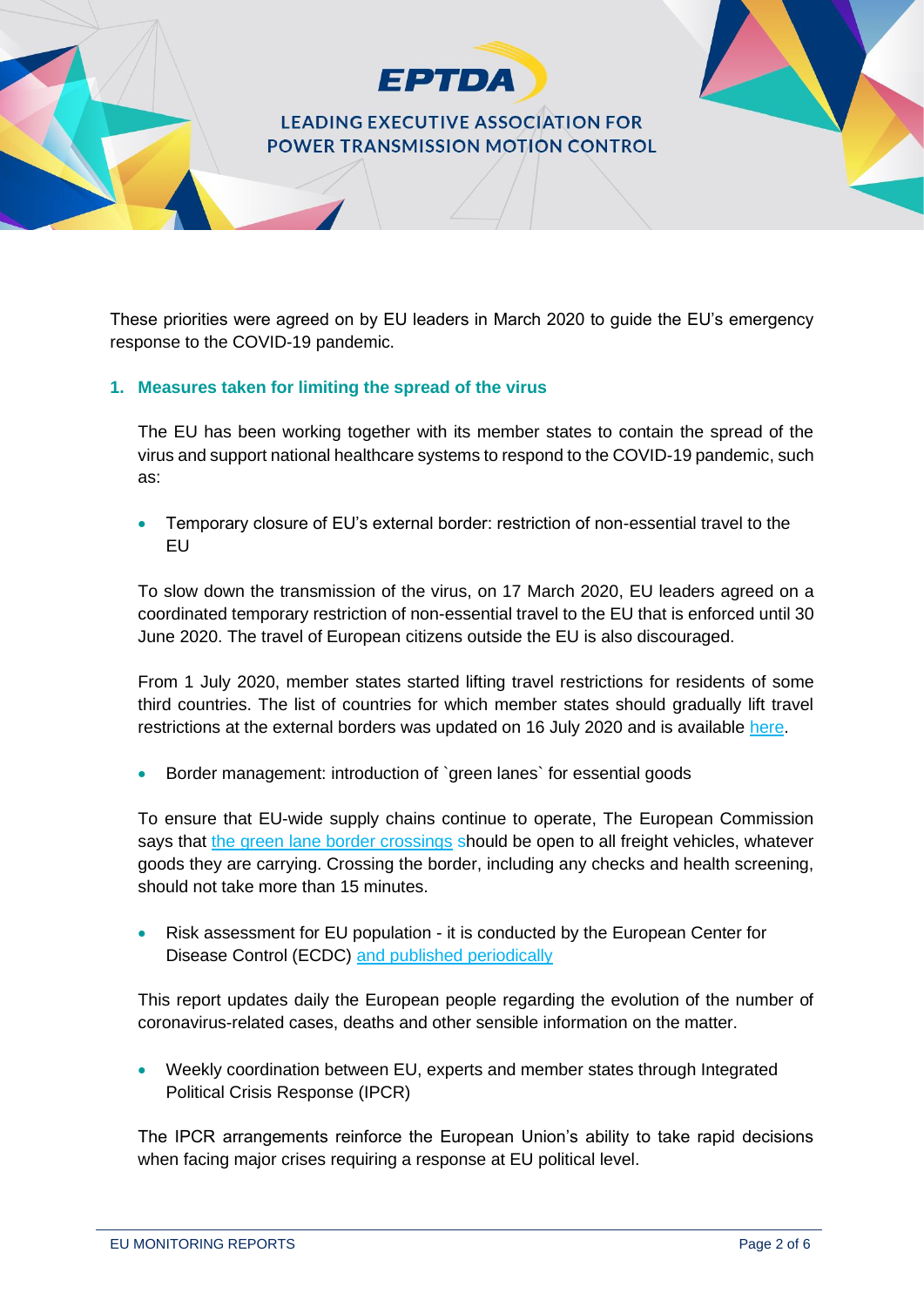

#### **2. Ensuring provision of medical equipment**

The EU is working together with its member states to ensure the provision of personal protective equipment and medical supplies across Europe via 4 joint public procurement worth up to a collective total of €1.5 billion for face masks, protective gear, ventilators and testing kits.

Also, the EU had regulated exports of key supplies from the EU to ensure supply in all member states and had close contact with the European industry to increase all the essential goods and equipment.

Additionally, under the EU civil protection mechanism, the EU took other measures such as:

- Deployment of medical teams and delivery of supplies to countries in need
- Creating a new common European reserve of emergency medical equipment
- Implementing the Emergency Response Coordination Centre, to coordinate support 24/7

#### **3. Promoting research for treatments and vaccines**

There are three pillars:

**a) Ensuring research funds and financial support to develop treatments and vaccines: 220 million euros in total**

Mariya Gabriel, Commissioner for Innovation, Research, Culture, Education and Youth, [said:](https://ec.europa.eu/commission/presscorner/detail/en/IP_20_1007) "The enormous talent and breakthrough ideas of innovative European companies give us hope. Our increased support to the European Innovation Council will unlock their potential so that we can better tackle the coronavirus and support our recovery. The EIC responded quickly to the coronavirus crisis and demonstrated the agility and impact of EU funding.".

### **b) Creating and maintaining a COVID-19 data platform for rapid collection and sharing of valuable research data.**

The new platform (which is available [here\)](https://www.covid19dataportal.org/) will provide "an open, trusted, and scalable European and global environment where researchers can store and share datasets, such as DNA sequences, protein structures, data from pre-clinical research and clinical trials, as well as epidemiological data", says the [European Commission,](https://ec.europa.eu/commission/presscorner/detail/en/IP_20_680) and the researchers will be able to find faster an effective response to the COVID-19 related issues.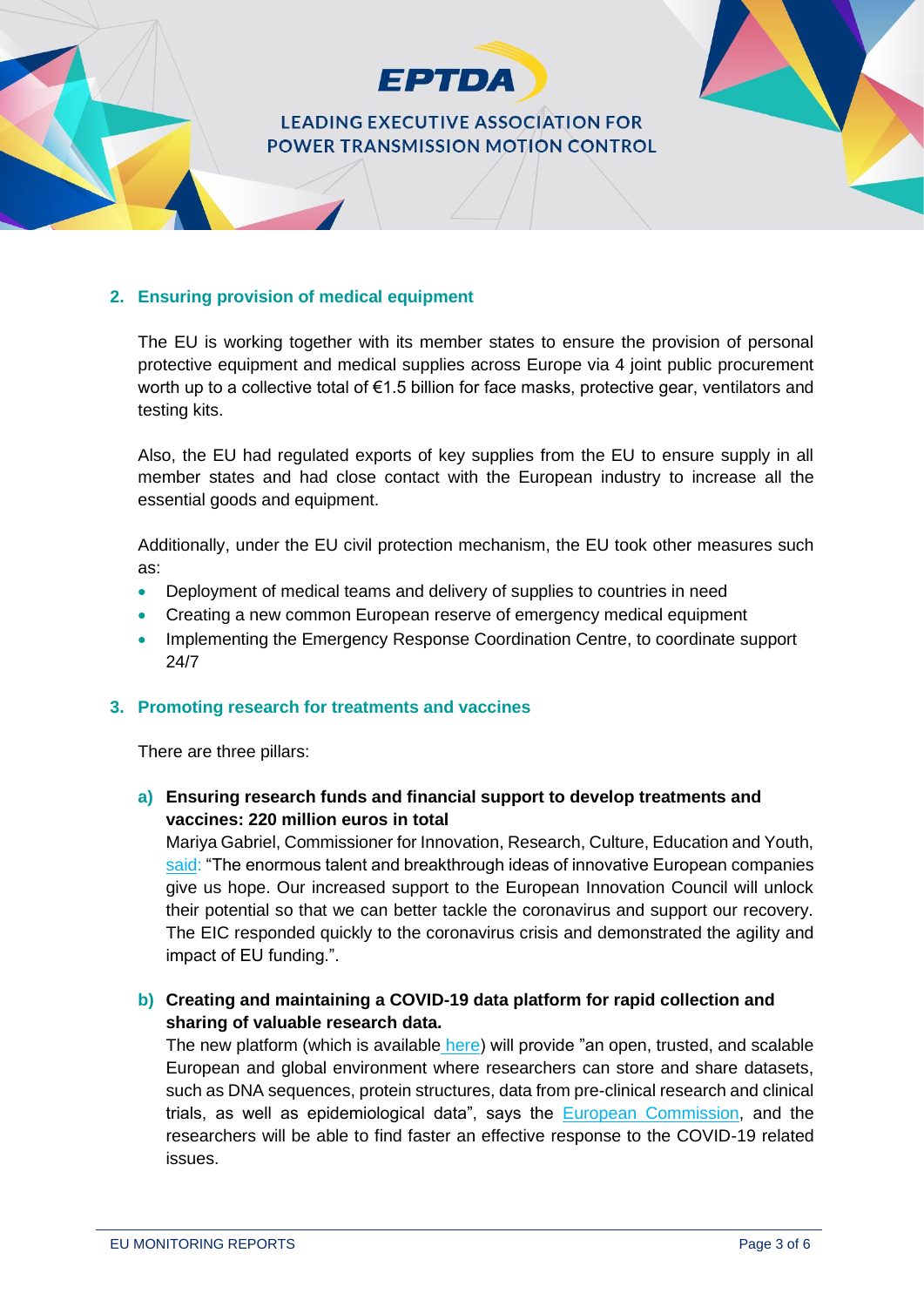

**c) Improving SMEs' access to finance and finding innovative solutions to COVID-19-related issues: 164 million euros.**

[The European Commission is financing](https://ec.europa.eu/info/news/startups-and-smes-innovative-solutions-welcome-2020-mar-13_en) startups and SMEs with technologies and innovations that could help in treating, testing, monitoring or other aspects of the Coronavirus outbreak.

Also, on 14 July, the European Council [adopted a regulation](https://www.consilium.europa.eu/en/press/press-releases/2020/07/14/vaccine-against-covid-19-council-adopts-measures-to-facilitate-swift-development/) which aims to speed up the development and the deployment of a vaccine against COVID-19 in the EU: "The act provides for a temporary derogation from certain provisions of EU legislation on the deliberate release in the environment and the contained use of genetically modified organisms (GMOs). It also aims to simplify the procedure for application for marketing authorization for medicinal products containing or consisting of GMOs intended to treat or prevent COVID-19".

#### **4. Supporting jobs, businesses and the economy**

On 23 April 2020, EU leaders endorsed a €540 billion package of three safety nets for workers, businesses and member states. The package consists of:

- **€ 100 billion** Support to mitigate unemployment risks in an emergency (SURE). This instrument enables member states to "request EU financial support to help finance the sudden and severe increases of national public expenditure, as from 1 February 2020, related to national short-time work schemes and similar measures, including for self-employed persons, or to some health-related measures, in particular at the workplace in response to the crisis", according to [a](https://www.consilium.europa.eu/en/press/press-releases/2020/05/19/covid-19-council-reaches-political-agreement-on-temporary-support-to-mitigate-unemployment-risks-in-an-emergency-sure/)  [press release](https://www.consilium.europa.eu/en/press/press-releases/2020/05/19/covid-19-council-reaches-political-agreement-on-temporary-support-to-mitigate-unemployment-risks-in-an-emergency-sure/) of the European Council.
- **€ 200 billion** Pan-European guarantee fund for loans to companies (European Investment Bank). On April 16, [the EIB Board approved](https://www.eib.org/en/about/initiatives/covid-19-response/index.htm)  $a \in 25$  billion European guarantee fund with the goal to deliver up to  $\epsilon$  200 billion in support of the real economy, with a focus on small and medium-sized companies. The  $\epsilon$  25 billion guarantee fund will be funded by EU Member States pro rata to their shareholding in the EIB and/or other institutions.
- **€ 240 billion** Pandemic crisis support for member states (European Stability Mechanism). The only requirement [to access the credit line](https://www.esm.europa.eu/content/europe-response-corona-crisis) is that euro area member states requesting support would commit to use this credit line to support domestic financing of direct and indirect healthcare, cure and prevention related costs due to the COVID-19 crisis.

The EU also took action [to redirect EU funds](https://home.kpmg/xx/en/home/insights/2020/04/european-union-government-and-institution-measures-in-response-to-covid.html) to help member states: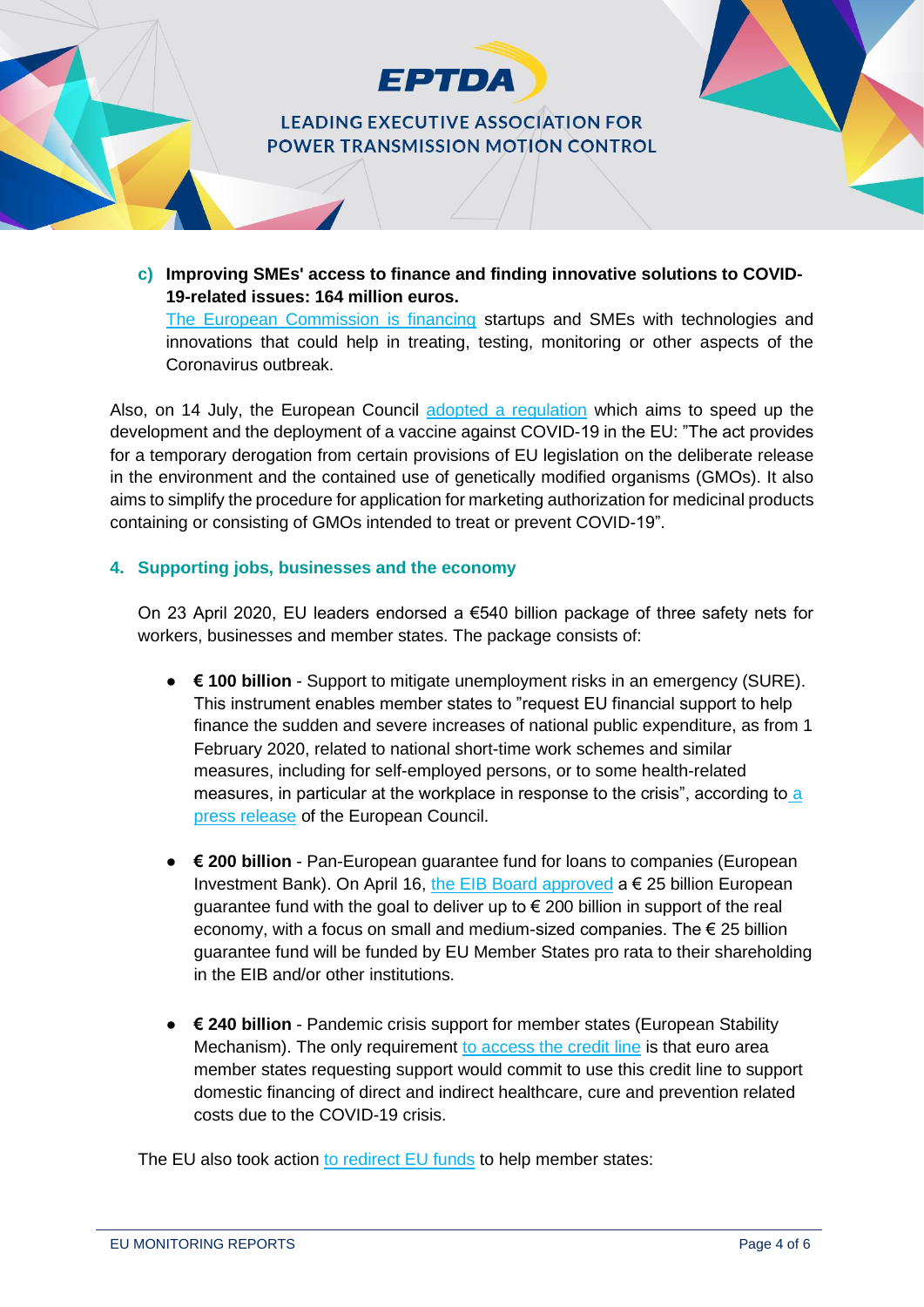

- **€37 billion** from structural funds to support EU countries and their citizens in their fight against the outbreak
- **Up to €800 million** through the EU Solidarity Fund, which has been amended to provide support to member states affected by public health crises like the one caused by COVID-19
- Additional **€3.1 billion** unlocked from the 2020 budget to respond to the COVID-19 crisis

Additionally, the EU took another measures, such as:

- Increasing flexibility in the use of structural funds, which allows member states to transfer money between different funds and regions to meet their needs in mitigating the social and economic damage of the pandemic
- Member states can also request up to 100% financing from the EU budget for initiatives dealing with the impact of the COVID-19 outbreak
- Applying the full flexibility of EU fiscal rules to help member states' authorities to support healthcare systems and businesses and to maintain employment during the crisis
- Relaxing the EU state aid rules for governments to provide liquidity to the economy

Last, but not least, [EU leaders have talked in a 4-day summit](https://www.euronews.com/2020/07/20/eu-summit-deadlock-see-talks-stretch-into-sunday) about a **€1.68 trillion** package for assuring financial aid for the countries that are most severely hit by the crisis, a seven-year budget and a coronavirus recovery fund. You can find out more on this topic [here.](https://www.consilium.europa.eu/en/policies/coronavirus/timeline/)